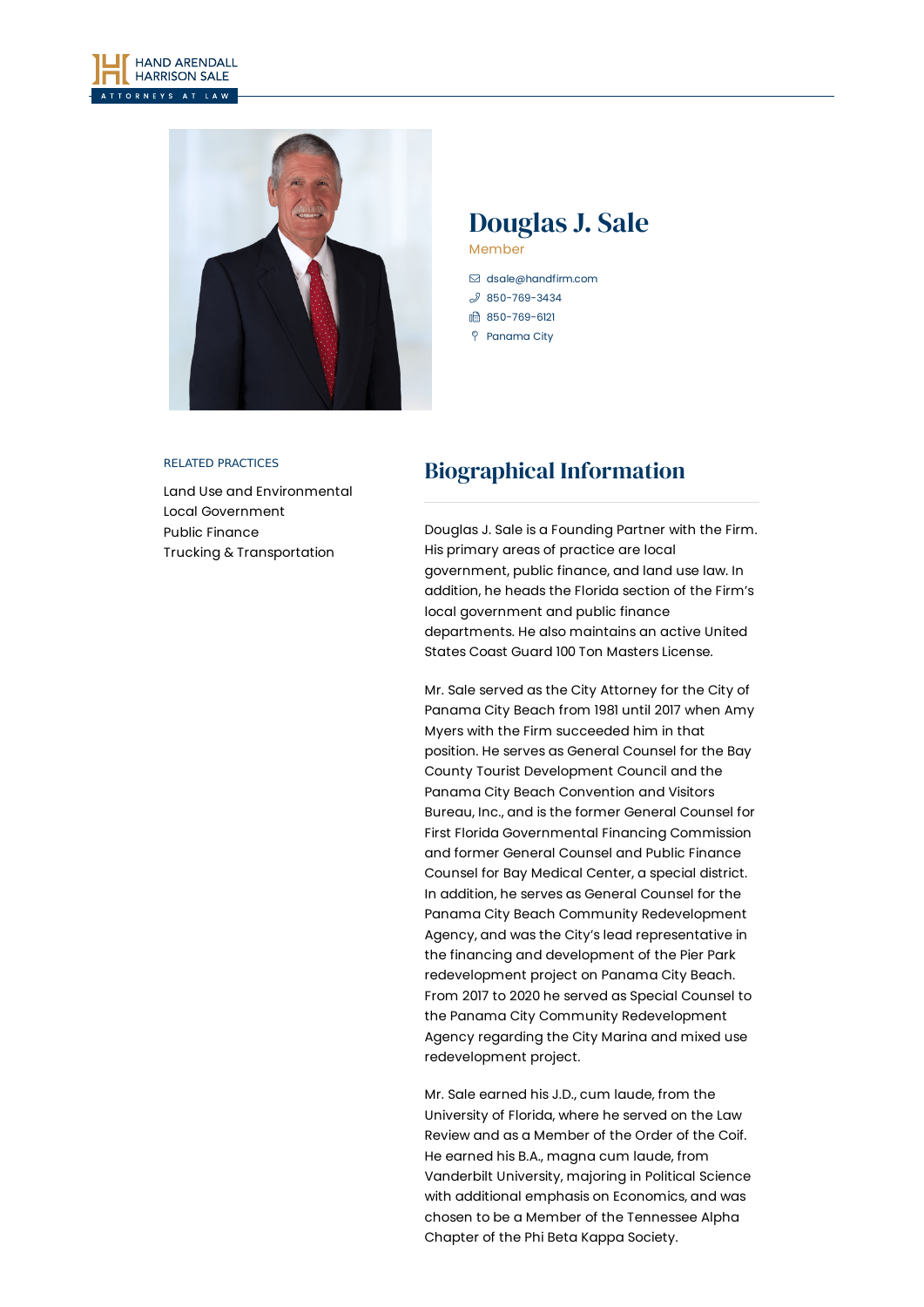### Admissions

- Florida State Bar
- Federal Court for the Northern District of Florida.

## Education

- J.D., University of Florida, cum laude, 1976
- B.A., Political Science, Vanderbilt University, magna cum laude, 1972

### Additional Information

### Civic and Professional Affiliations

- 2017 Florida Municipal Attorneys Association Lifetime Distinguished Service Award
- 2017 Florida League of Cities Home Rule Hero Award
- Florida League of Cities 1999 Municipal Attorney of the Year
- Member and Former President of Florida Municipal Attorneys Association
- The Florida Bar
- Former Member of the Florida Bar Young Lawyers Division Board of Governors
- Former President of the Bay County Bar Association
- Elected 2007 and 2014 Florida Trend's Legal Elite in Government and Administrative Law
- Former Board Member, Secretary and Commodore of the St. Andrew's Bay Yacht Club
- Recipient of the Florida Bar President's 2006 Pro Bono award for the 14th Judicial Circuit
- Former member of the Vestry, St. Andrew Episcopal Church

#### Publications and Presentations

- Free Enterprise vs. Economic Incentives: The Evolution of the "Public Purpose" Fulcrum BY: DOUGLAS J. SALE
- Published in Stetson Law Review, May 2017
- Ethics Seminar for Florida Government Officials, 2016, 2017 and 2018
- Florida Public Records and Public Meetings Laws Florida League of Cities University presentation 2020
- Legal & Practical Considerations of Joint Public and Private Water Reuse Projects, Florida Municipal Attorneys Assoc. (FMAA) presentation 1990
- FEMA Post Disaster The Rules Have Changed, FMAA presentation 1996
- Community Redevelopment, FMAA 2005
- Use of Public/Private Partnerships and Economic Incentives in Community Development, FMAA 2015